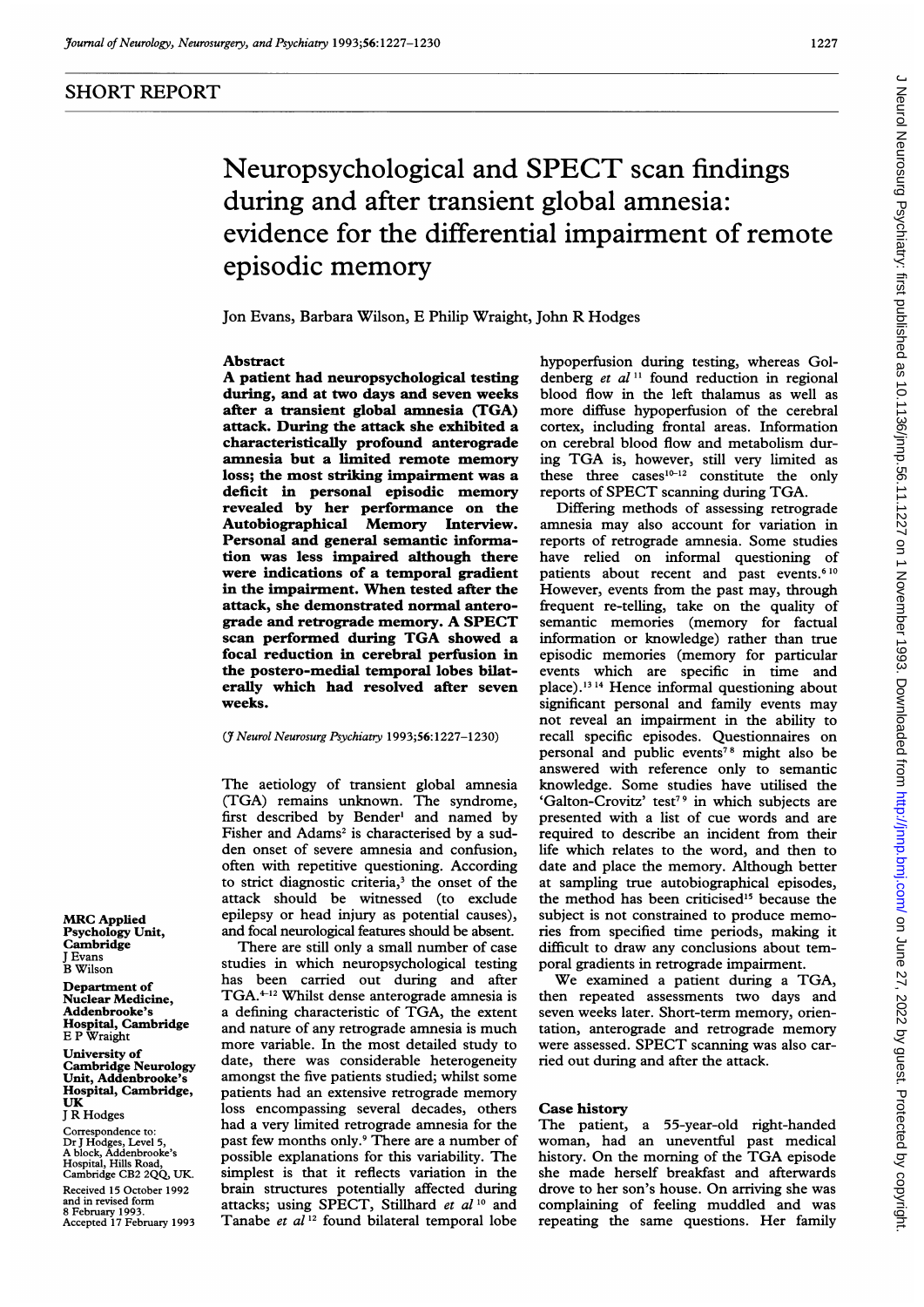contacted their medical practitioner and she was seen by us at Addenbrooke's Hospital about four hours after the onset of the attack. On admission, neurological examination was normal, she was oriented in person and place, but not in time. She had a severe anterograde amnesia and appeared, on informal questioning, unable to remember events from the previous month; she showed normal social interaction and was appropriately concerned about her condition. The episode lasted about 8-10 hours. A CT brain scan and EEG performed on the day after the attack were both normal.

# SPECT scanning

Five hundred MBq of 99mTc-HMPAO was injected intravenously after the patient had been resting quietly for 15 minutes. Tomographic images were acquired 15 minutes later using an IGE 400 AT tomographic camera with a high resolution colorimeter. Sixty four 20s images were acquired in a 64 x 64 matrix over a 360 degree rotation. Transaxial, sagittal and coronal images were reconstructed by filtered back projection using a ramp Hanning filter without attenuation correction. SPECT scanning performed during the attack showed a marked focal reduction in perfusion in the postero-medial temporal lobes bilaterally. When repeated at seven weeks post-attack, the appearances had returned to normal (see fig). This assessment was qualitative. If quantitative methods had been used, additional deficits may have been shown.

# Neuropsychological testing

During the attack, the Orientation, Digit Span and Visual Memory Span sub-tests from the Wechsler Memory Scale-Revised'6

were used to assess orientation and shortterm memory. Anterograde memory was assessed by the Rivermead Behavioural Memory Test.'7 Retrograde memory was investigated using the Autobiographical Memory Interview (AMI)<sup>18</sup> which assesses both personal semantic knowledge (for example, the names of friends or teachers or colleagues, address of places lived, knowledge of educational and work history) and autobiographical episodic memory (details of specific episodes) across lifetime periods. A modified version of the Famous Faces Test and a Famous Events Test previously described in detail9 were also administered. The Famous Faces Test consists of 50 faces of people who have been famous in different decades between 1940 and 1990. Subjects are requested to name the person; if they are unable to provide the name spontaneously, semantic and first name cues are provided. In the Famous Events Test, the subject has to distinguish 50 famous events from 50 distracter events, and then to date the events judged to be real. The National Adult Reading Test (NART)<sup>19</sup> was used to estimate pre-morbid IQ. Two days later the Orientation, RBMT and AMI were repeated and 7 weeks later all the tests (apart from NART) were repeated. Different versions of the RBMT were used on each occasion to control for practice effects.

# Neuropsychological test results

The scores obtained in the tests on the three occasions are presented in the table.

# Orientation, working and anterograde memory The patient was estimated to have an average

IQ pre-morbidly. She was disorientated in time (month, date, time) during TGA, but

Figure Above (sections 5)<br>and 6): SPECT scan performed during TGA: adjacent transaxial sections  $1.3$  cm thick near the base of the brain showing reduced perfusion in the postero-medial temporal lobes bilaterally (arrows). Below (sections  $7$  and  $8$ ). The same sections from the study 7 weeks after the episode of TGA showing that the defect has completely resolved.

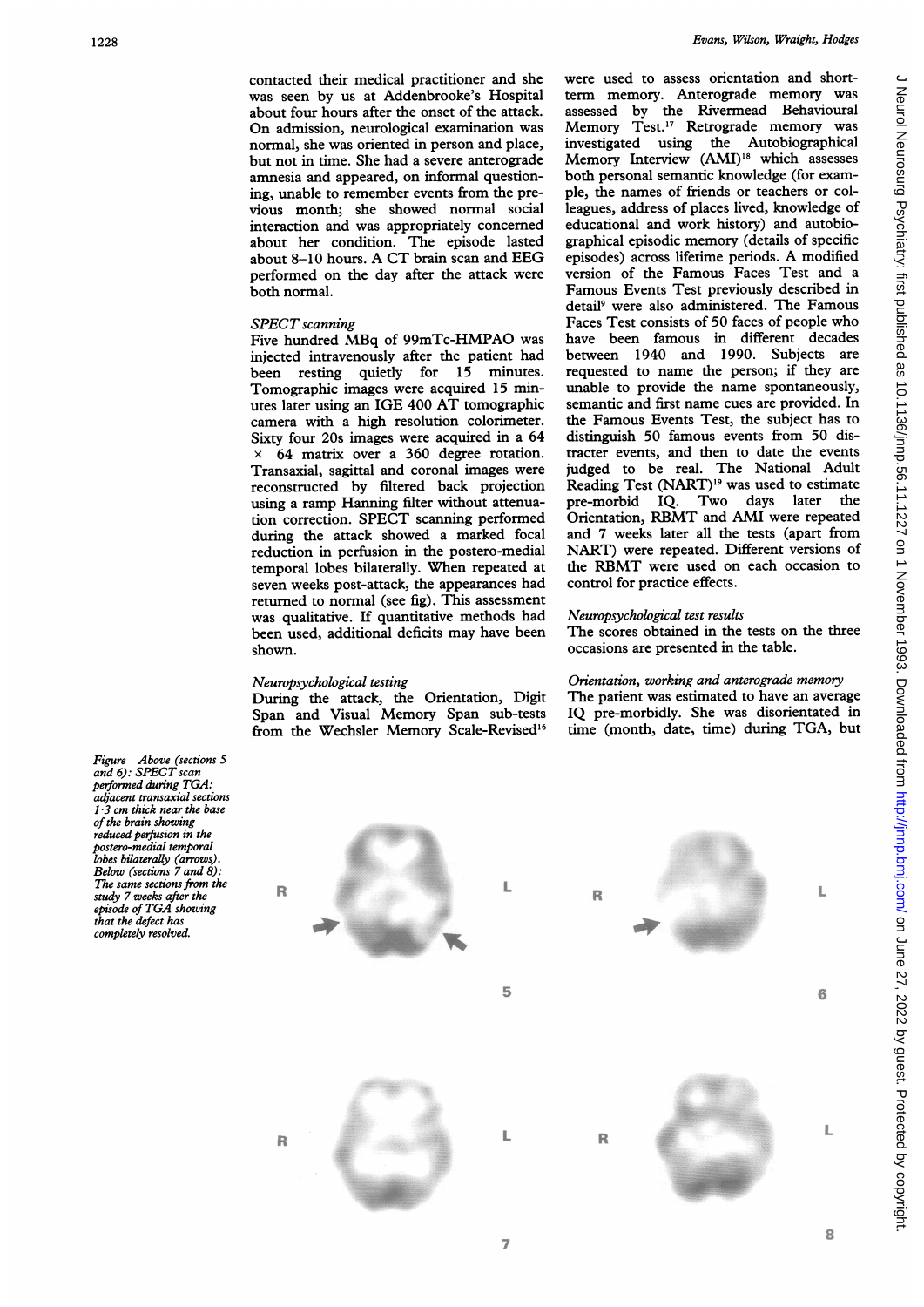Table <sup>1</sup> Neuropsychological test results during and after TGA

|                                                                                                                                                                                             | During TGA                                                                                                                  | 2 days post TGA                                                                                              | 7 weeks post TGA                                                                                               |
|---------------------------------------------------------------------------------------------------------------------------------------------------------------------------------------------|-----------------------------------------------------------------------------------------------------------------------------|--------------------------------------------------------------------------------------------------------------|----------------------------------------------------------------------------------------------------------------|
| NART IQ                                                                                                                                                                                     | 98                                                                                                                          | N/A                                                                                                          | N/A                                                                                                            |
| Digit span Forwards<br><b>Backwards</b>                                                                                                                                                     | 7<br>4                                                                                                                      | N/A                                                                                                          | 8<br>3                                                                                                         |
| Visual memory span<br>Forwards<br><b>Backwards</b>                                                                                                                                          | 6<br>4                                                                                                                      | N/A                                                                                                          | 4<br>5                                                                                                         |
| Orientation                                                                                                                                                                                 | 11/14                                                                                                                       | 14/14                                                                                                        | 14/14                                                                                                          |
| Rivermead Behavioural Memory Test<br><b>Standardised Profile Score</b>                                                                                                                      | 2/24 (severely impaired)                                                                                                    | $22/24$ (normal)                                                                                             | $21/24$ (normal)                                                                                               |
| Autobiographical Memory Interview<br>Personal Semantic<br>Childhood<br>Early Adult Life<br><b>Recent Life</b><br>Autobiographical incidents<br>Childhood<br>Early Adult Life<br>Recent Life | $21/21$ (normal)<br>$20.5/21$ (normal)<br>$14/21$ (abnormal)<br>3/9 (abnormal)<br>4/9 (probably abnormal)<br>2/9 (abnormal) | $21/21$ (normal)<br>$21/21$ (normal)<br>$21/21$ (normal)<br>$7/9$ (normal)<br>8/9 (normal)<br>$9/9$ (normal) | $21/21$ (normal)<br>$21/21$ (normal)<br>$21/21$ (normal)<br>$7/9$ (normal)<br>$7/9$ (normal)<br>$9/9$ (normal) |
| <b>Famous Faces</b><br>Named without cue<br>Named with semantic or phonemic cue                                                                                                             | 30/50<br>17/20                                                                                                              | N/A                                                                                                          | 35/50<br>13/15                                                                                                 |
| <b>Famous Events</b><br>Famous events correctly recognised<br>Non-famous events identified as famous<br>(false positives)<br>Correctly dated for decade                                     | 36/50<br>11/50<br>16/36                                                                                                     | N/A                                                                                                          | 35/50<br>2/50<br>23/35                                                                                         |

 $N/A = Not$  assessed

well oriented out of TGA. She showed unimpaired performance on tests of visual and verbal short-term memory. The initial RBMT score was indicative of a severe anterograde amnesia, whereas the scores two days and seven weeks later were in the normal range.

#### Retrograde memory

a) Autobiographical Memory Interview In scoring the AMI, points are awarded for each item of semantic information and each autobiographical incident is rated on a 0-3 scale of descriptive richness and specificity in time and place. Each autobiographical incident was rated by two raters and there was very good inter-rater agreement. During the attack, scores on the personal semantic information were within the normal range, apart from the recent life section, some of which ask for information about the current hospitalisation and therefore reflect, in this case, impairment in anterograde rather than retrograde memory. In contrast to relatively normal personal semantic information, the patient's ability to describe detailed episodes in her life was impaired. Two days later, however, she was able to provide episodes where she had previously not been able. In addition, episodes that were produced only in very general terms during the attack, were elaborated in much more detail two days later. The same was true seven weeks later. Some examples will illustrate this: 1) Asked to describe an incident occurring while at primary school (age 5-11 years). During TGA attack: "I can't think of anything, nothing exciting happened, <sup>I</sup> don't recall any trips. <sup>I</sup> remember one of our teachers went away for a year." Two days later: "I remember being taken to <sup>a</sup> local canning factory, they showed us the vegetables being cleaned and the process involved. We had to do essays on it. We went on a bus, the head teacher took us and the

boys rushed to the back." Seven weeks later: "We went to <sup>a</sup> local canning factory. We had to write essays about it. We went by coach. They took us all around and explained things. They were doing strawberries at the time. The whole class went and our head teacher took us." 2) Asked about a holiday taken within the last five years During TGA attack: "We all went in <sup>a</sup> chalet, but <sup>I</sup> can't remember where. <sup>I</sup> think it was last September, but <sup>I</sup> can't really remember. We just all enjoyed ourselves, my son went fishing, we just had fun." Two days later: describing the same holiday: "We had <sup>a</sup> chalet near Weymouth last September. <sup>I</sup> remember one day getting up early and going out for <sup>a</sup> walk with my son to see what birds we could see. We were out<br>before breakfast. We saw blue tits, We saw chaffinches, long tailed tits and we also saw <sup>a</sup> heron in a pond." Seven weeks later: describing another holiday, "We went to the lakes last February. The scenery around was really pretty, there was snow on some of the mountains and the lakes were icy. We stayed in <sup>a</sup> friend's hotel and <sup>I</sup> remember we went over one night to play <sup>a</sup> board game and we were in teams of three."

### b) Famous Faces and Events

Performance on the Famous Faces Test was within normal limits during TGA for all decades, although when reassessed seven weeks later there was a mild (10%) improvement in naming with most improvement being for faces from the 1970s and 1980s, suggesting the presence of a modest temporal gradient. Performance on identifying famous events was as good during TGA as afterwards, although the tendency to produce more false positive responses during TGA may obscure <sup>a</sup> mild impairment. Dating of events was poorer during TGA (21-3% overall increase in performance), with the